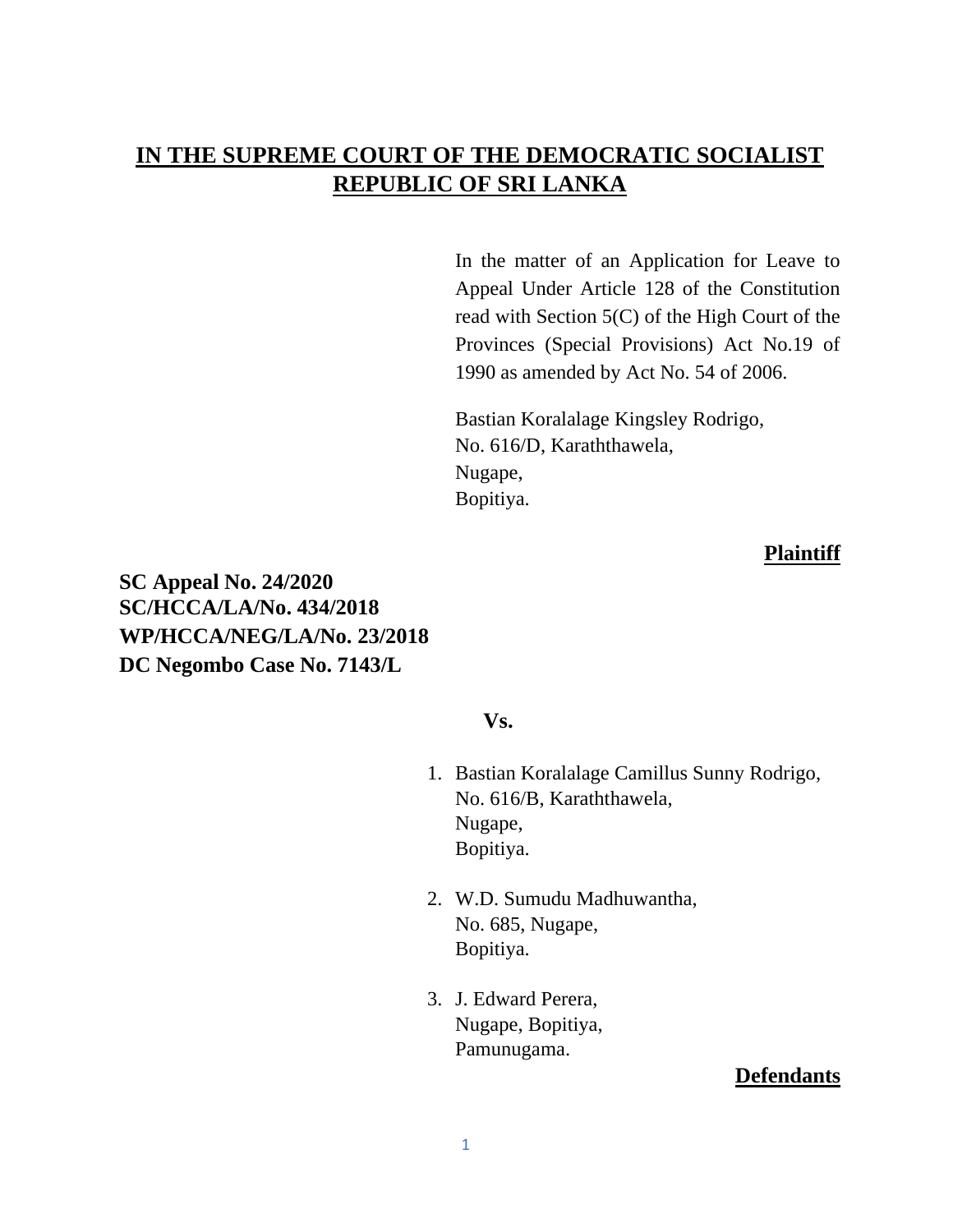#### **NOW BETWEEN**

1. Bastian Koralalage Camillus Sunny Rodrigo, No. 616/B, Karaththawela, Nugape, Bopitiya.

#### **1 st Defendant-Petitioner**

## **Vs.**

Bastian Koralalage Kingsley Rodrigo, No. 616/D, Karaththawela, Nugape, Bopitiya.

## **Plaintiff-Respondent**

- 2. W.D. Sumudu Madhuwantha, No. 685, Nugape, Bopitiya.
- 3. J. Edward Perera, Nugape, Bopitiya, Pamunugama.

## **Defendant-Respondents**

## **AND NOW BETWEEN**

1. Bastian Koralalage Camillus Sunny Rodrigo, No. 616/B, Karaththawela, Nugape, Bopitiya.

## **1 st Defendant-Petitioner-Petitioner**

## **Vs.**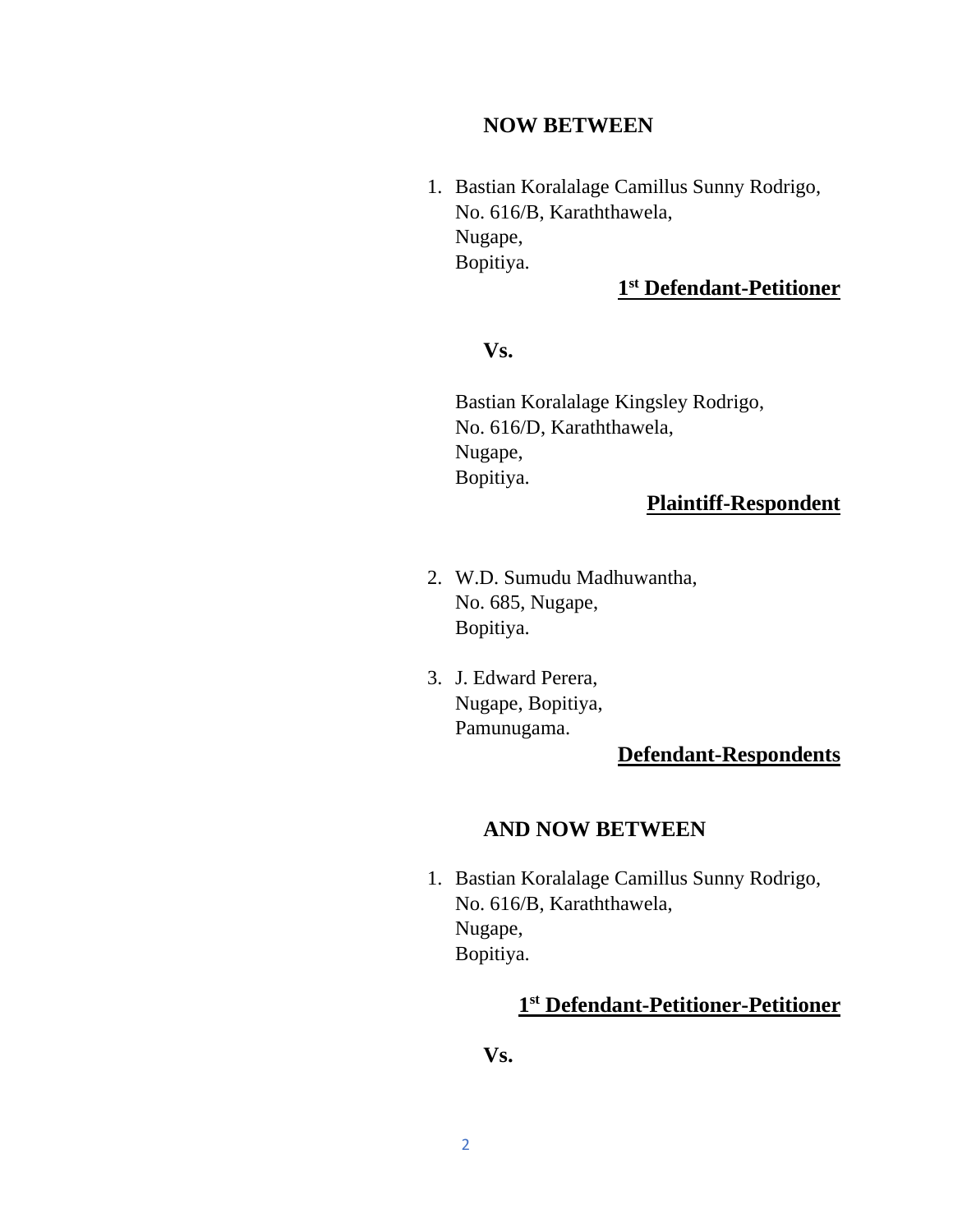Bastian Koralalage Kingsley Rodrigo, No. 616/D, Karaththawela, Nugape, Bopitiya.

#### **Plaintiff-Respondent-Respondent**

- 2. W.D. Sumudu Madhuwantha, No. 685, Nugape, Bopitiya.
- 3. J. Edward Perera, Nugape, Bopitiya, Pamunugama.

## **Defendant-Respondent-Respondents**

**Before: Justice Vijith K. Malalgoda, PC Justice A.L. Shiran Gooneratne Justice Mahinda Samayawardhena Counsel:** Dr. Sunil Cooray **for the 1st Defendant-Petitioner-Petitioner.** S.N. Vijithsingh with Anuruddha Weerakkody **for the Plaintiff-Respondent-Respondent. Argued on:** 18/03/2021 **Decided on: 08/11/2021**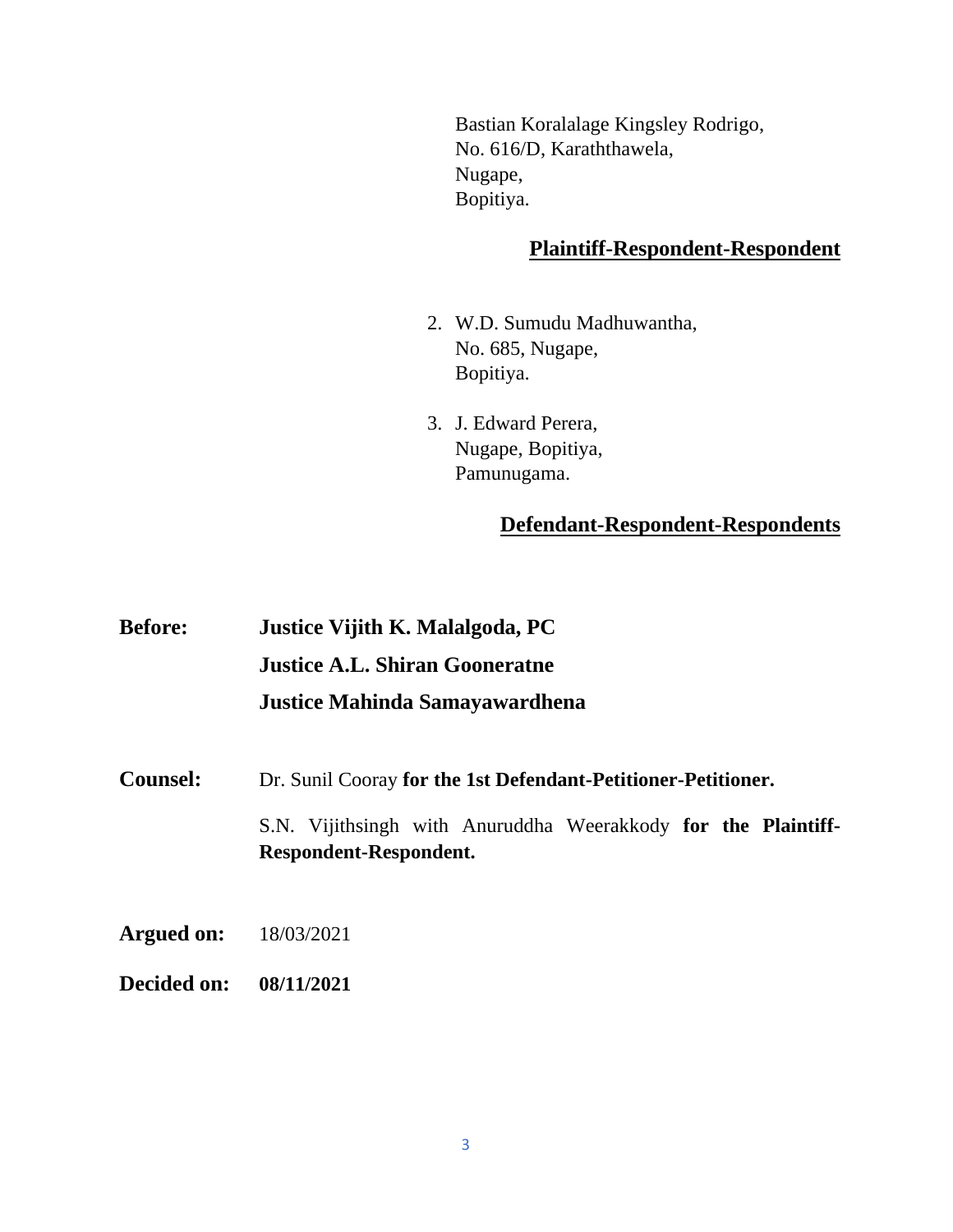#### **A.L. Shiran Gooneratne J.**

The Plaintiff-Respondent-Respondent (hereinafter referred to as the Plaintiff) instituted this action in the District Court of Negombo against the Defendant-Petitioner-Petitioner (hereinafter referred to as the Defendant) and prayed, *inter-alia*, to grant a declaration that the Plaintiff is the owner of the land more fully described in the  $1<sup>st</sup>$  schedule to the Plaint, to grant an order declaring that the Plaintiff has acquired a prescriptive right to dispose water accumulating in his land, across the land more fully described in the 2<sup>nd</sup> schedule to flow down to Muthurajawela, to grant an enjoining order and an interim injunction preventing the Defendant filling soil in the land described in the 2<sup>nd</sup> schedule.

The Defendants position is that he cultivates "Gotu Kola" for export and therefore, a top layer of soil was necessary to be added for cultivation purposes.

The learned District Judge by order dated 03/02/2009, issued an interim order preventing the Defendant from filling soil on the land until the final determination of this action.

The Plaintiff has obtained several Commissions to survey the land in question and the resultant plans and commission reports tendered to Court are filed of record. On 20/10/2009, the Plaintiff made an application to amend the plaint. However, having obtained a final date to tender an Amended Plaint, the Plaintiff failed to do so.

Thereafter, the Plaintiff by Petition dated 04/05/2010, made an application in terms of Section 18 of the Civil Procedure Code to add parties named as  $1<sup>st</sup>$  to  $8<sup>th</sup>$  Respondents to the Plaint. Accordingly, the learned District Judge by order dated 24/09/2012, permitted the Plaintiff to add the  $3<sup>rd</sup>$  and  $5<sup>th</sup>$  Respondents to the said application, who are now sought to be added as 2<sup>nd</sup> and 3<sup>rd</sup> Defendants. Thereafter, the case was called on 20/01/2015, and was fixed for trial on 30/04/2015, against the 1<sup>st</sup> Defendant and ex-parte trial against the 2<sup>nd</sup> and 3<sup>rd</sup> Defendants.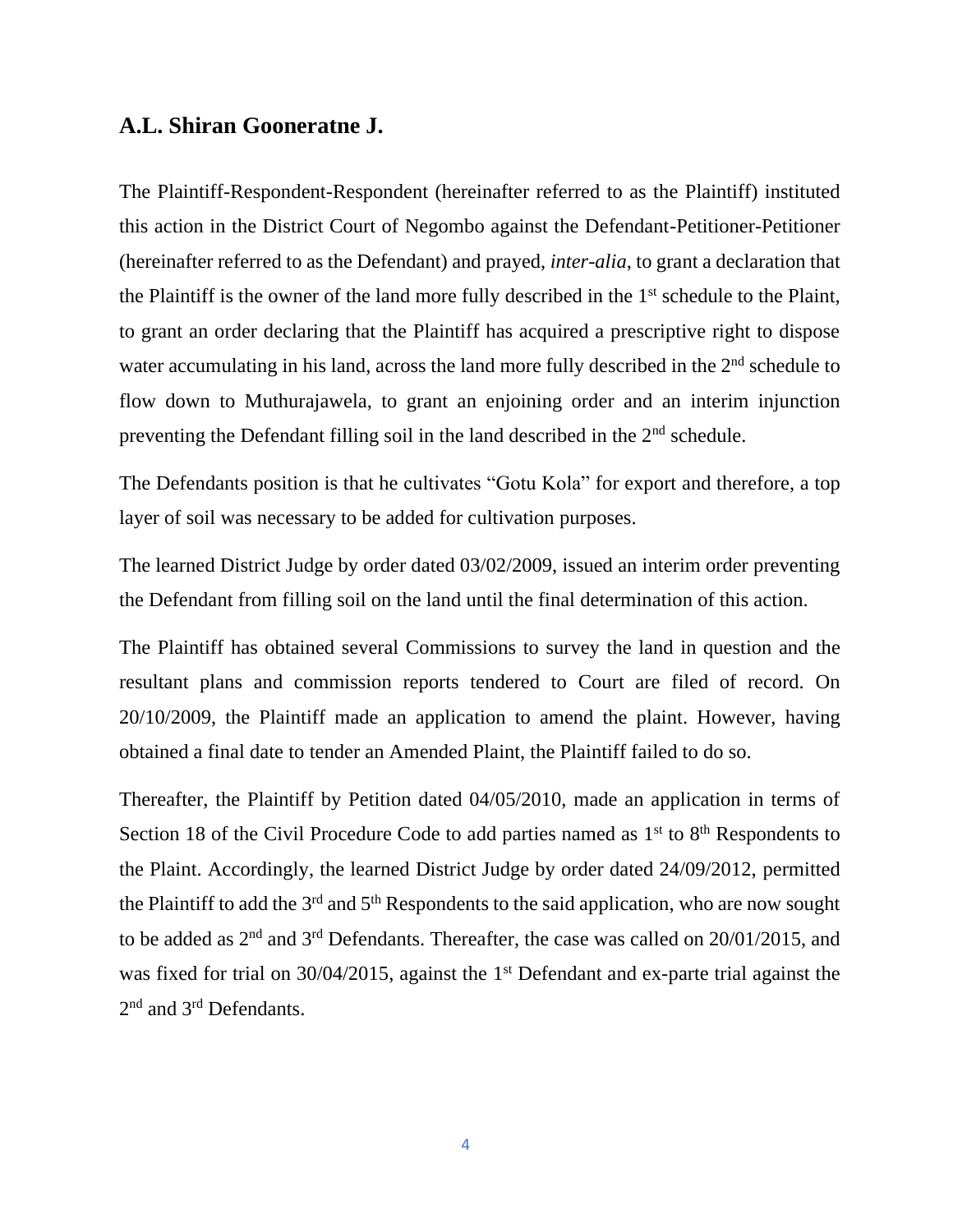On the date first fixed for trial, ie. 30/04/2015, on an application made by the Plaintiff, the case was taken out of the trial roll and listed to be called to accommodate parties to take steps.

On 21/02/2018, the Plaintiff filed an amended Plaint consisting amendments to the original Plaint dated 05/11/2008. The Defendant objected to the Amended Plaint and accordingly, the matter was fixed for inquiry.

After considering the written submissions tendered by both parties, the learned District Judge by his order dated 05/10/2018, permitted certain amendments proposed by the Plaintiff's amended plaint dated 21/02/2018. (The order dated 05/10/2018 is at p.386 marked 'X8')

Being aggrieved by the order of the learned District Judge permitting the Plaintiff to amend the Plaint, the Defendant appealed to the Provincial High Court of Negombo.

When the case came up for support on 21/11/2018, the Plaintiff was absent and unrepresented. The Court, having observed that the notices were dispatched, permitted the Counsel for the Defendant to support the application ex-parte. Having heard the Defendant, the Court by Order dated 21/11/2018, refused the said application. Being aggrieved by the said Order of the Provincial High Court, the Defendant-Petitioner-Appellant is before this Court to set aside the original order dated 05/10/2018 and the order given by the Court sitting in appeal dated 21/11/2018.

This Court by its order dated 13/02/2020, granted leave to appeal on questions of law set out in paragraph 19 (v), (vi), (vii), (xi) and (xv) of the Petition of Appeal dated 17/12/2018 which are set out below.

*I. The learned District Court Judge and the learned High Court Judges have failed to consider that this case has been first fixed for trial on 30.04.2015 and therefore Section 93(2) of the Civil Procedure Code should apply in this case, and accordingly the requirements of Section 93(2) had to be satisfied before the amendment of plaint could be allowed;*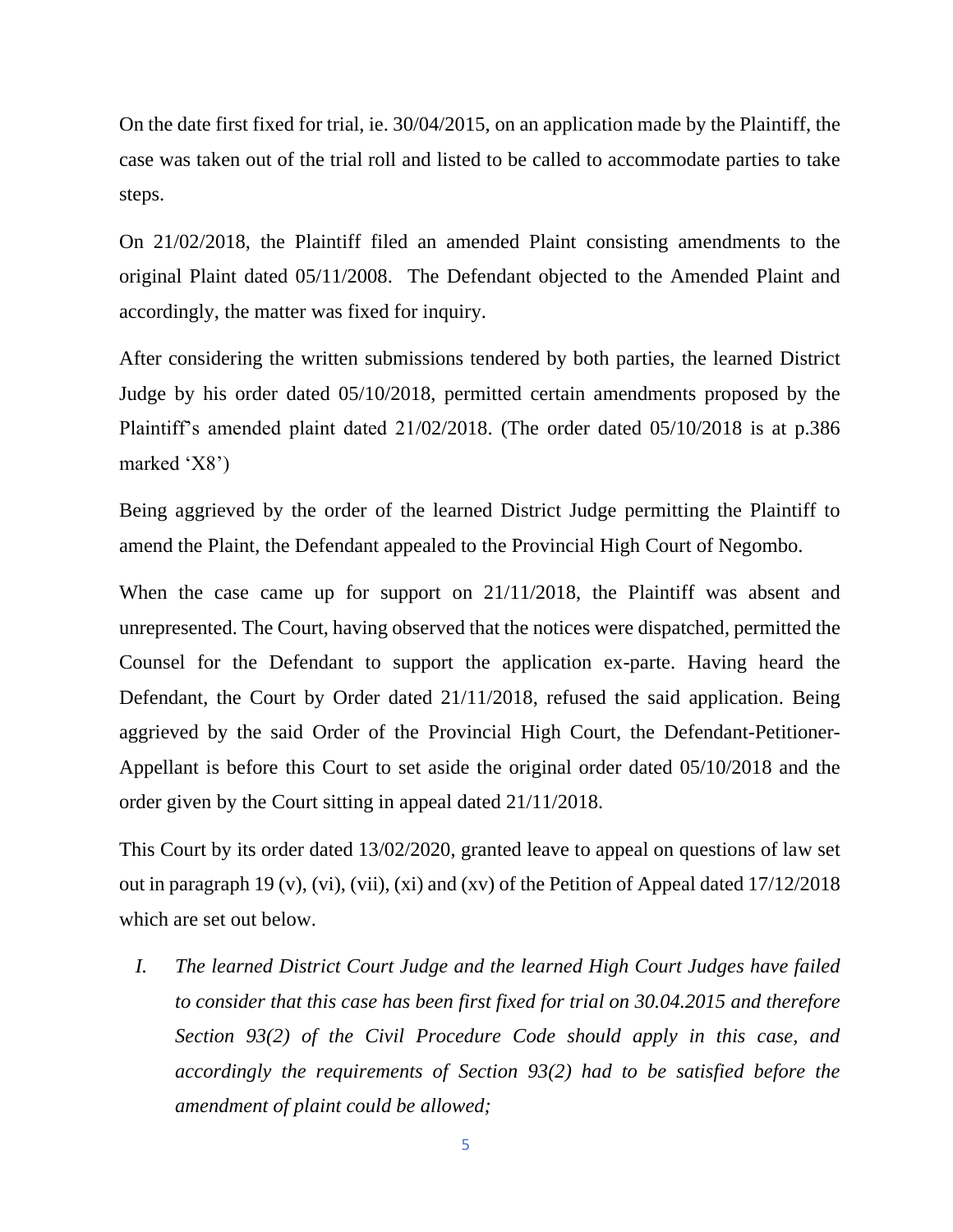- *II. The learned District Judge and the learned High Court Judges failed to consider that the Plaintiff was guilty of laches within the meaning of Section 93(2) and therefore the amendment of the plaint should have been refused;*
- *III. The learned High Court judges failed to consider the time (nearly 10 years) taken by the Plaintiff to amend the plaint;*
- *IV. The learned High Court Judges erred by failing to consider that the provisions of Section 21 of the Civil procedure Code cannot be read in isolation and that the same has to be read along with the provisions of Sections 93(1) and 93(2) which deal with amendment of pleadings including amendment of the plaint, as has been held in Colombo Shipping Co., Ltd. V. Chirayu Clothing (Pvt) Ltd, (1995) 2 SLR 97.*

In the written submissions filed of record, the learned Counsel for the Plaintiff refers to the following consequential issue of law which is purported to have been raised on the said date, ie,

*"Whether the first date of trial can be considered as 30/04/2015, when the learned District Judge has taken this case out of the trial roll for further steps without any objections by the Petitioner".* 

When this matter was taken up for argument, both parties were in agreement that the main issue of contention between the parties was,

*"whether the provisions of Section 93(1) or 93(2) of the Civil Procedure Code would apply to the said application for amendment of Plaint."*

The Defendant submits that the learned Judge sitting in appeal erred by failing to consider that the provisions of Section 21 of the Civil Procedure Code cannot be read in isolation but has to be read along with the provisions of Section 93(1) and 93(2) of the said Code. It is to be noted that prior to the impugned order which permitted the amendment of Plaint, the Plaintiff sought permission of Court to amend the plaint but failed to take necessary steps to that effect.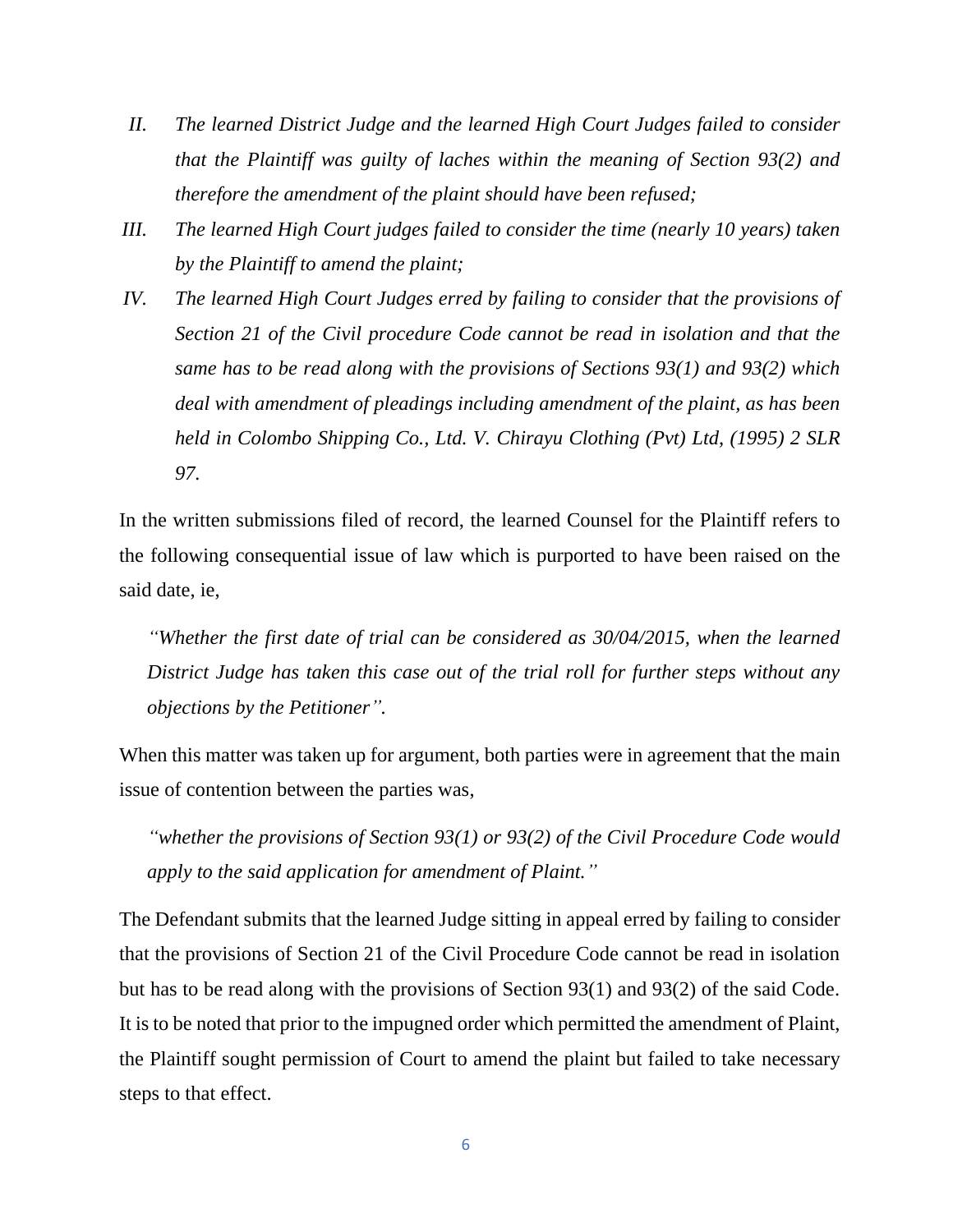The position of the Defendant is that in the circumstances of this case, both the learned Trial Judge and the learned High Court Judge erred by applying Section 93(1) of the Civil Procedure Code. The Defendant contends that both courts have failed to appreciate the grounds to be considered as provided, before a Court makes an order in terms of Section 93(2). The Defendant argues that the original Plaint was filed in 2008 and the application for an Amended Plaint made almost 10 years later with no reasons given, has not been considered by Court and questions the Plaintiff's failure to give reasons to satisfy Court to permit the amendment, which in effect was not considered by Court. The Defendant also submits that both the Trial Judge and the learned Judge sitting in appeal failed to consider that the Plaintiff was guilty of laches within the meaning of Section 93(2) of the Code of Civil Procedure.

The Plaintiff's position is that in terms of Section 93(1), the date first fixed for trial is not necessarily the first date on which the case is first fixed for trial but would include any date to which the trial is postponed and therefore, the Trial Judge is given a wide discretion to allow amendments made prior to the first date of trial.

To strengthen this position, the Plaintiff relies on the Judgment delivered by the Court of Appeal in the case of *Karunaratne vs. Alwis (2007) 1 SLR 214* and a similar view taken in the case of *Sri Lanka Savings Bank vs. Global Tea Lanka (Pvt) Ltd and others SC/Appeal/ 171/2015, decided on 12/06/2019*.

Accordingly, it is submitted that 30/04/2015 was not the date the case was first fixed for trial within the meaning of Section 93(2) of the Civil Procedure Code. The Plaintiff further states that since the case was fixed for pre-trial steps on 27/02/2018, the said date should be considered as the date first fixed for trial and not 30/04/2015.

It is also contended that since Section 93(1) of the Civil Procedure Code applies to the amendment of pleadings sought by the Plaintiff, it is not necessary to satisfy the requirements in Section 93(2) of the Civil Procedure Code as wide discretion is given to the learned District Judge to permit amendments which come under Section 93(1). It is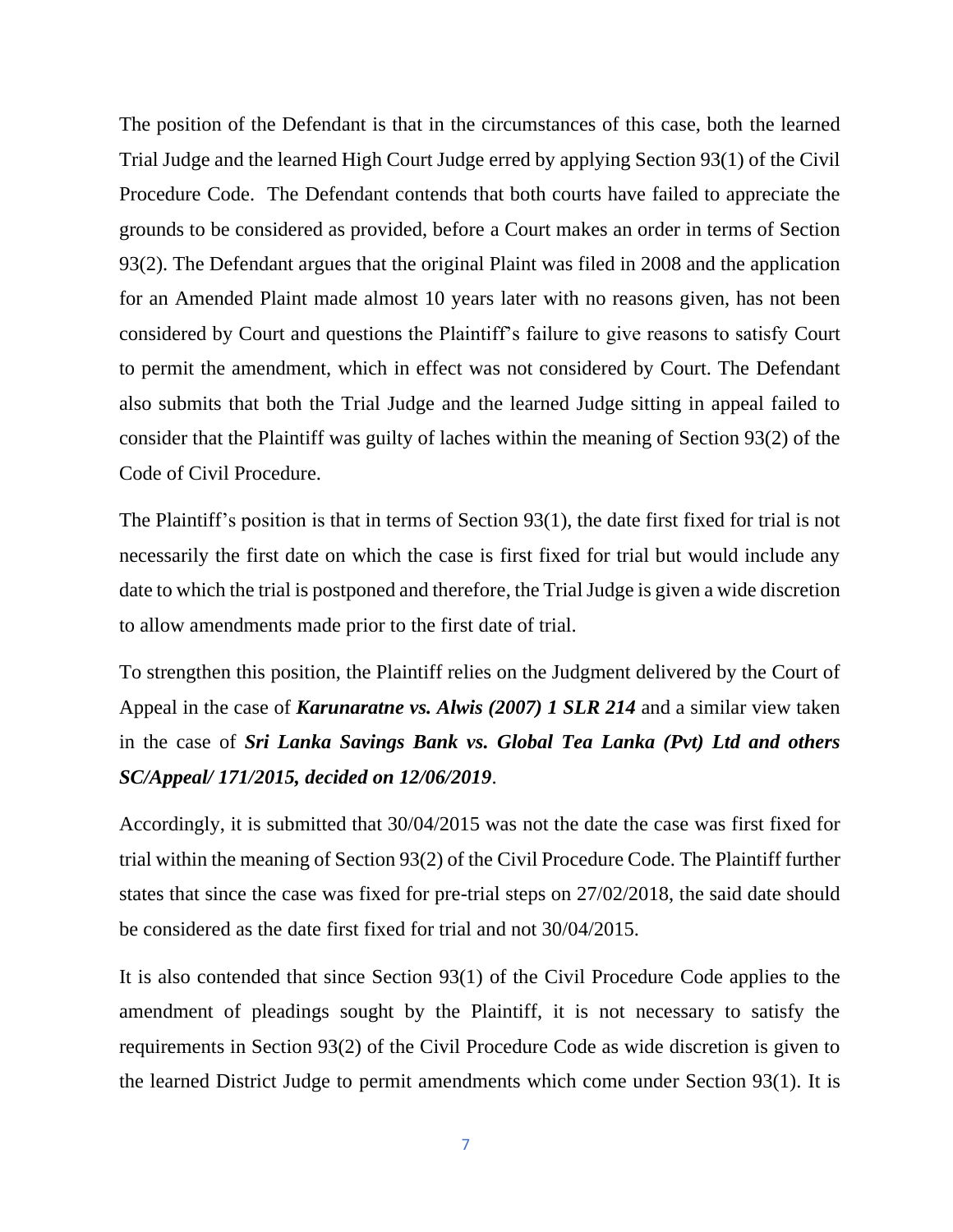further contended that the question of laches would not come into consideration since the laps of time was due to numerous steps taken and applications made by both parties. It is also noted by the Plaintiff that the Defendant did not object to the case been taken off the trial roll on 30/04/2015.

#### *Section 93(1) and (2) of the Civil Procedure Code*, as amended, reads thus: -

*"93 (1). Upon application made to it before the day first fixed for trial of the action, in the presence of, or after reasonable notice to all the parties to the action, the Court shall have full power of amending in its discretion, all pleadings in the action, by way of addition, or alteration, or of omission.*

*93 (2). On or after the day first fixed for trial of the action and before the final judgment, no application for the amendments of any pleadings shall be allowed unless the Court is satisfied, for reasons to be recorded by the Court that grave and irremediable injustice will be caused if such amendment is not permitted, and on no other ground, and that the party so applying has not been guilty of laches."*

As observed before, this case was first fixed for trial on 30/04/2015 and thereafter, the case was mentioned for steps in order to facilitate a commission to issue at the instance of the Plaintiff. After several dates of court sittings, the learned Trial Judge fixed the case for pre-trial hearing on 27/02/2018.

However, on 21/02/2018, the Plaintiff moved to amend the plaint at which point the Defendant objected. The amended Plaint dated 21/02/2018, seeks to add the 2<sup>nd</sup> and 3<sup>rd</sup> Defendants who were permitted to be added by order dated 24/09/2012, which is over five years from the date of the said order. It also seeks to amend paragraph 7 and 8 of the Plaint to include the  $3<sup>rd</sup>$  and the  $4<sup>th</sup>$  schedule, to describe the lands, over which the Plaintiff claims a servitude right to dispose water from his land to Muthurajawala.

It is noted that in paragraph 8 of the original plaint the Plaintiff describes that the flow of water from the land described in the  $1<sup>st</sup>$  schedule over the land described in the  $2<sup>nd</sup>$  schedule of the plaint to have prevailed for the past forty years.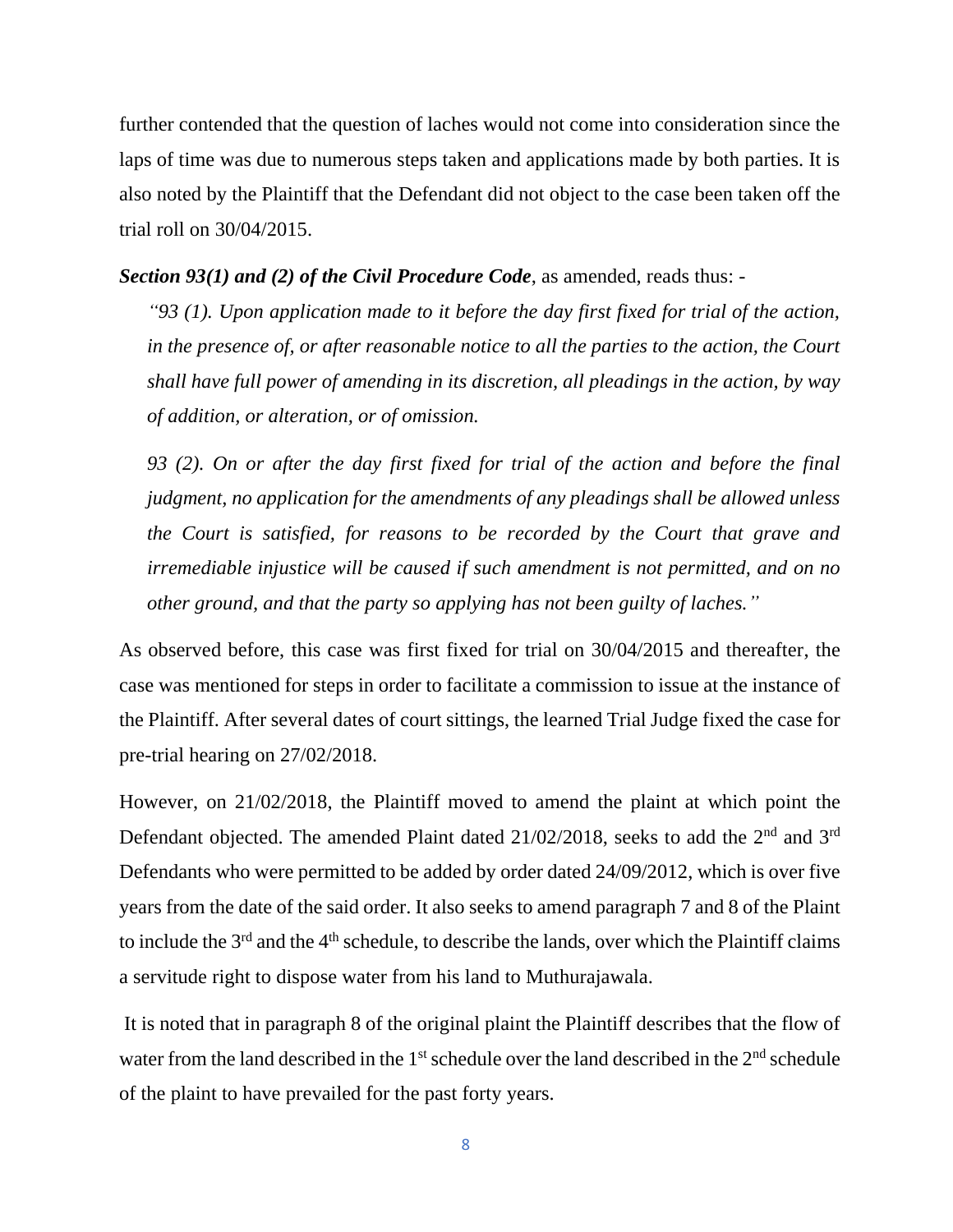*Section 93 of the Civil Procedure Code* was amended by Act No. 9 of 1991, and the rationale underlying the amendment introduced by the said Act was recognized by G. P. S. De Silva C.J. in the case of *Kuruppuarachchi vs. Andreas (1996) 2 SLR 11*, in the following manner;

*"The amendment introduced by Act No. 9 of 1991 was clearly intended to prevent the undue postponement of trials by placing a significant restriction on the power of the court to permit amendment of pleadings on or after the day first fixed for the trial of the action. An amendment of pleadings on the date of trial, more often than not, results in the postponement of the trial. In this connection it would not be inappropriate to refer to the observations of Sansoni, J. (as he then was) in Daryanani vs. Eastern Silk Emporium Ltd., I have also always understood the rule to be that an amendment should be applied for as early as possible and as soon as it becomes apparent that it would be necessary".* 

It was further observed that;

*"While the Court earlier discouraged amendment of pleadings on the date of trial. Now the court is precluded from allowing such amendments save on the ground postulated in the subsection."* 

In this background it would be pertinent to discuss as to what constitutes the first date fixed for trial within the meaning of Section 93(2) of the Civil Procedure Code.

The 1<sup>st</sup> question of law is structured on the basis that, 30/04/2015 can be considered as the first date fixed for trial and therefore Section 93(2) of the Civil Procedure Code should apply.

In *Ceylon Insurance Co. Ltd vs. Nanayakkara and Another (1999) 3 SLR 50*, Weerasuriya J., *inter alia*, dealt with what constitutes the first date fixed of trial, when he observed;

*"that section 80 of the Civil Procedure Code provides for fixing the date of trial and such date constitutes, the day first fixed for trial. Section 48 of the Judicature Act*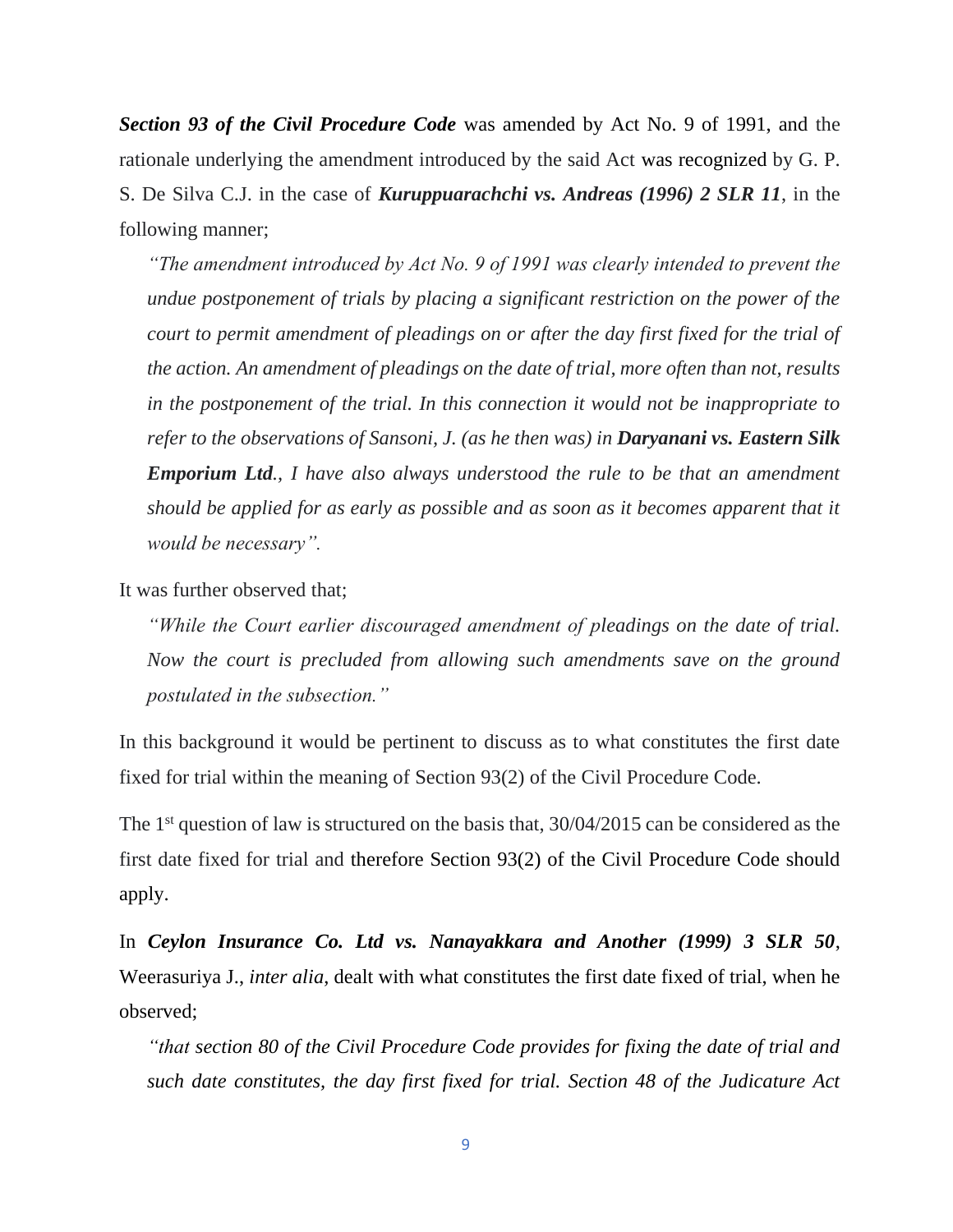*provides for continuation of a trial before the Judge who succeeds the Judge before whom trial commenced. The discretion vested in that succeeding Judge either to continue with the trial or to commence proceedings afresh does not affect the nature of the order made in terms of section 80 of the Civil Procedure Code relating to the fixing of the first trial date. Thus, the order made fixing the date of trial in terms of section 80, becomes the "day first fixed for trial" within the meaning of section 93 (2) of the Civil Procedure Code."*

The same rational was echoed in the case of *Maseena vs. Sahud and Another (2003) 3 SLR 109* where it was held that,

*"Section 80 of the Civil Procedure Code provides for fixing the date of trial and such date constitutes the day first fixed for trial."*

The Plaintiff contended that the day first fixed for trial is not necessarily the first date on which the case is first fixed for trail but would include any date to which the trial is postponed and when an application for amendment of pleadings is made, the Judge is granted a discretion to permit amendments made prior to the first date of trial under Section 93(1) of the Civil Procedure Code.

The plaintiff relied on *Karunaratne vs. Alwis (2007) 1 SLR 214*, where Eric Basnayake J. took a wide approach following the ratio-decidendi in *Siripura Hewavasam Pushpa vs. Leelawathie Bandaranayake and three others – (2004) 3 Sri LR 162),* where S.N. Silva C.J. referring to the day first fixed for trial said thus:

*"it is clear that the date of trial is not necessarily the first date on which the case is fixed for trial, but would also include any date to which the trial is postponed".* 

Thus, Eric Basnayake J. held:

*"Therefore, the day first fixed for trial could mean the day the trial actually began. Any amendment made prior to the date the trial was begun therefore comes under section 93 (1) empowering the Judge granting wide discretion in allowing amendments."*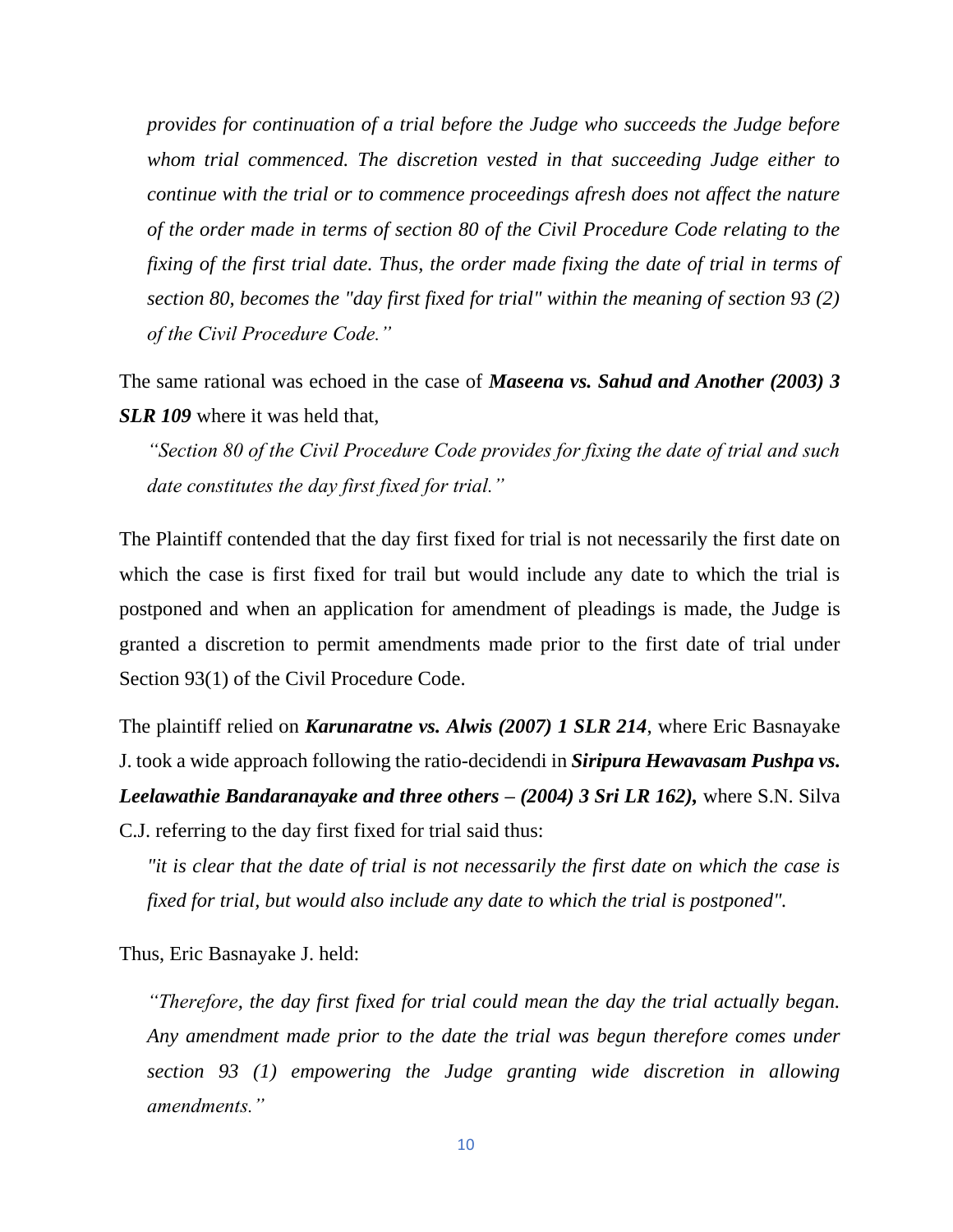However, in *Kanagaraj vs. Alankara (2010) 1 SLR 185*, Eric Basnayake J. commenting on *"the initial date that was fixed for the trial"*, stated that:

*"the fact that the trial did not commence has no bearing. What is important is the date, first fixed for trial."*

The Plaintiff also relied in the unreported case of *Sri Lanka Savings Bank Ltd Vs. Global Tea Lanka (Pvt) Ltd & Others, SC/App./171/2015***,** where the Supreme Court discussed the *"date of trial first fixed"* or *"first date of trial"* and *"the date fixed for the trial of an action"* in the context where the Court had struck out the date from the trial roll scheduled for the date appointed for the trial, as such, the facts of the said case can be clearly distinguished from the instant application.

*Section 80 of the Civil Procedure Code* stipulates an appointed date for the trial of the action. Journal entry dated 20/01/2015, makes it abundantly clear that the appointed date for the trial of the action was 30/04/2015. In an action, the appointed date for the trial of the action and/or the first date fixed for trial can be one and the same.

# As observed in *Ceylon Insurance Co. Ltd vs. Nanayakkara and Another (1999) 3 SLR 50 (supra):*

*"the order made fixing the date of trial in terms of section 80, becomes the "day first fixed for trial" within the meaning of section 93 (2) of the Civil Procedure Code"*.

In this case, the amendments sought to be made are moved after the day first fixed for trial and therefore, for the reasons set out above, it is imperative that Section 93(2) should apply.

Application of *Section 93(2)* was discussed by Ranaraja J. in *Gunasekera and another Vs. Abdul Latiff (1995) 1 SLR 225* at 232, where he stated thus: -

*"The amendments to pleadings on or after the first date of trial can now be allowed only in very limited circumstances. It prohibits court from allowing an application for amendment at this stage unless (1) it is satisfied that grave and irremediable injustice*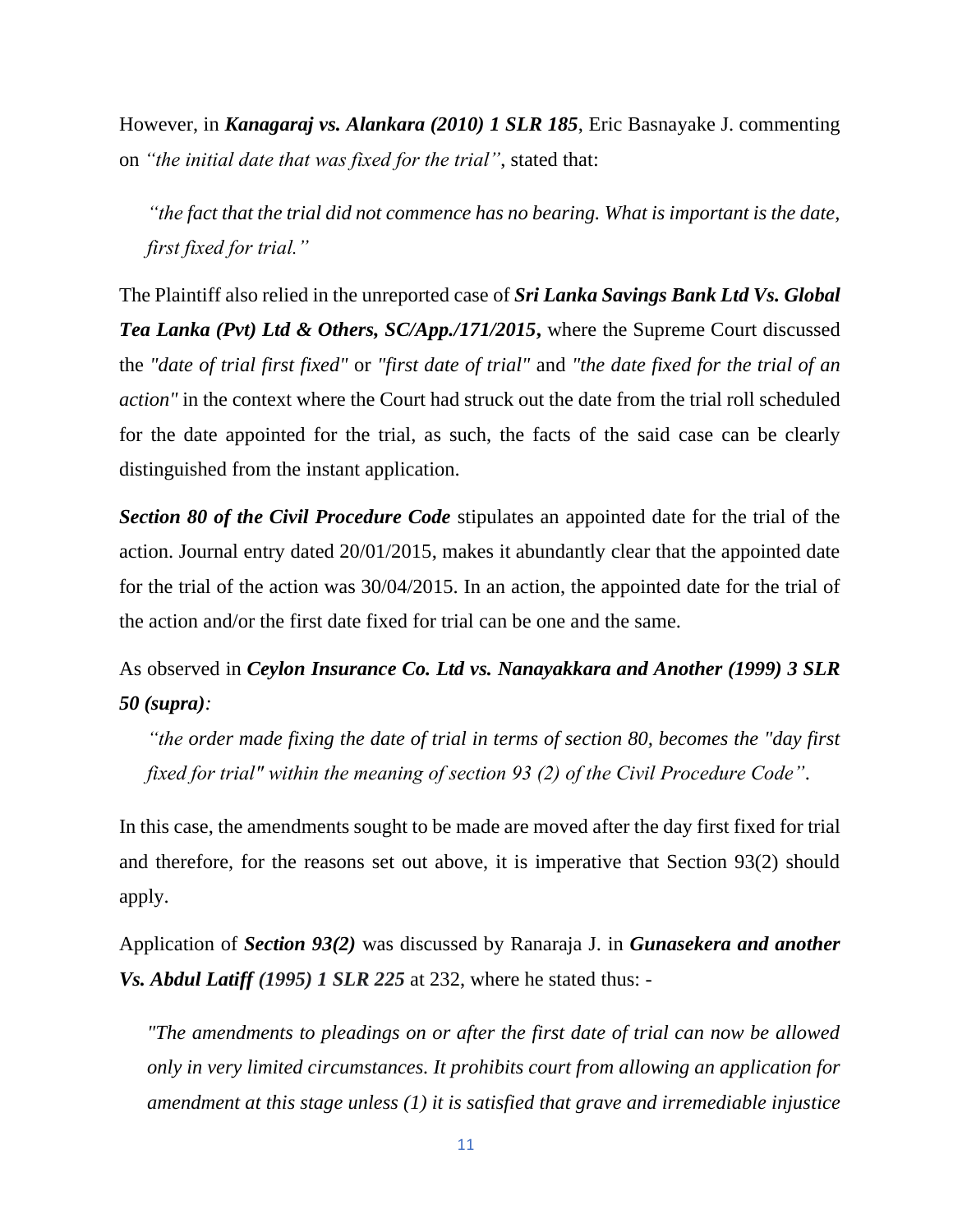*will be caused if the amendment is not permitted, and (2) the party applying has not been guilty of laches. On no other ground can court allow an application for an amendment of pleadings. Furthermore, court is obliged to record reasons for concluding that the two conditions referred to have been satisfied."* 

In the impugned judgment, the learned Trial Judge noted the laxity on the part of the Plaintiff to follow the appropriate procedure to add the 2<sup>nd</sup> and the 3<sup>rd</sup> Defendants in keeping with the order dated 24/09/2012.

The Court further observed that in view of the orders made on 24/09/2012 and 17/01/2013, the Plaintiff failed to amend the Plaint to disclose a cause of action and also the relief sought against the Defendants to be added. The learned Trail Judge permitted the Plaint to be amended on the basis that the amendments would not change the scope of the action or cause any prejudice to the Defendant already made known. The Court, having noted that this action was instituted in 2008, observed that the Plaintiff did not act promptly according to procedure prescribed by law to tender the proposed amendments. However, subject to costs the Plaintiff was permitted to amend the Plaint.

The lower Court in its order emphasized the fact that, subsequent to an addition of a party, it is mandatory that the Plaint is amended in terms of Section 21 of the Civil Procedure Code. The learned President's Counsel for the Defendant argued that Section 21 cannot be considered in isolation and cited the case *Colombo Shipping Co vs. Chirayu Clothing (1995) 2 SLR 97,* where Ranaraja J. dealing with the said issue extensively, held that,

*"Since the amendment by Act, No. 9 of 1991, if an application is made to add a party as a defendant after the first date of trial, Sections 18, 21 and 93(2) of the Code have to be read together, in allowing or refusing such an application".* 

The learned Judges sitting in appeal too, observed that an application was not filed to add the 2nd and 3rd Defendants, even though the Court permitted the said parties to be added by order dated, 24/09/2012. The Court also observed the long delay on the part of the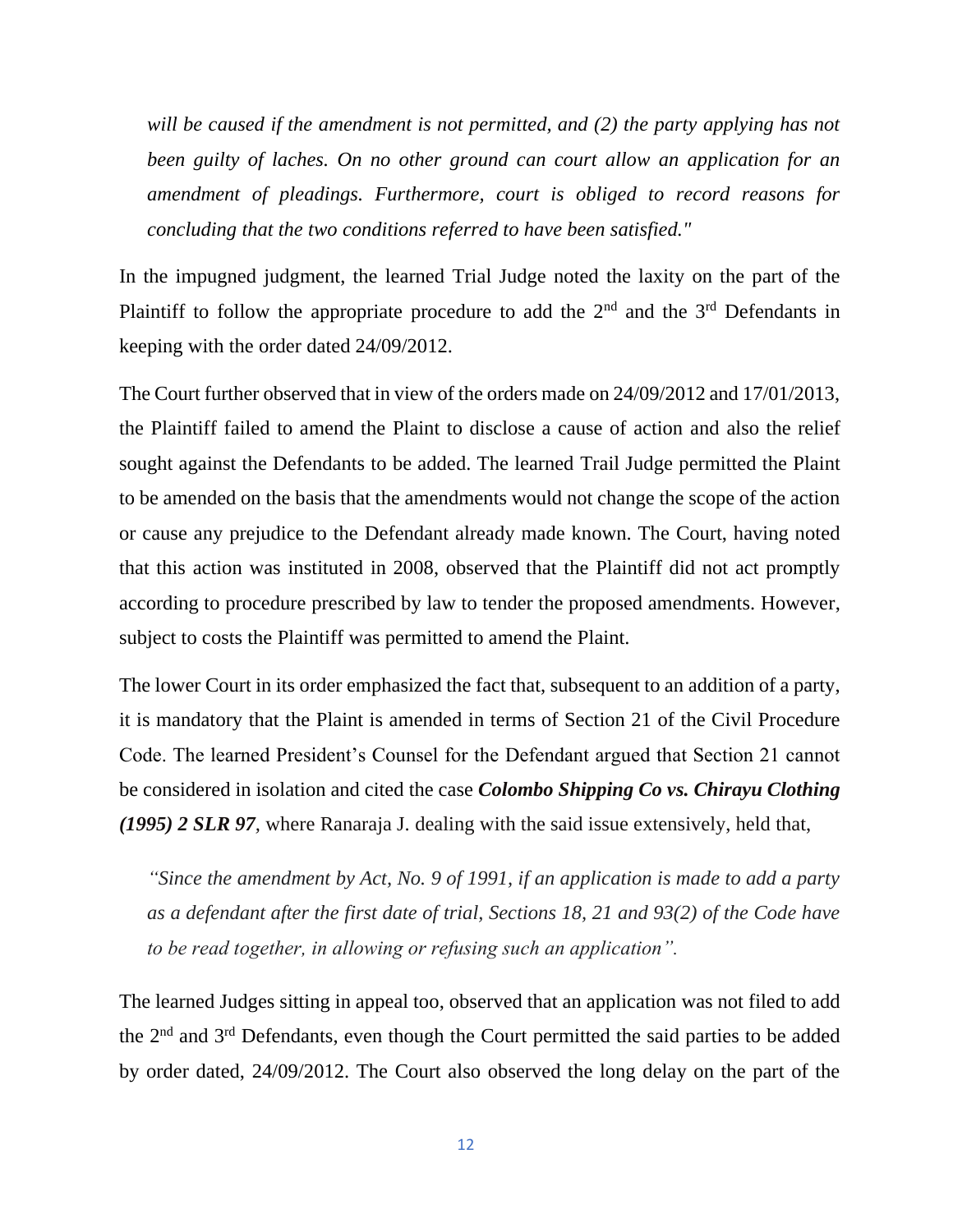Plaintiff to amend the Plaint, however, the Court did not make any finding on the party applying, of being guilty of lashes.

Even though the trial court and the Court sitting in appeal recognized the delay on the party applying for an amended plaint, failed to make a finding that a legal right or claim will not be enforced or allowed if a long delay in asserting the right or claim has prejudiced the adverse party.

The doctrine of laches is based on the maxim that *"equity aids the vigilant and not those who slumber on their rights."* (Black's Law Dictionary). The outcome is that a legal right or claim will not be enforced or allowed if a long delay in asserting the right or claim has prejudiced the adverse party.

In *Paramalingam vs. Sirisena and Another (2001) 2 SLR 239***,** Wigneswaran J. drew a distinction between *"before the day first fixed for trial"* and *"on or after the day first fixed for the trial."* Where it was held that:

*"The Court's discretion was unfettered with regard to amendments before the first date of trial subject to an application having to be made to do it with notice to all other parties. But its powers on or after the first date of trial were severely curtailed. The present Section 93 has come through many vicissitudes".*

and further observed that;

*"Laches means negligence or unreasonable delay in asserting or enforcing a right. There are two equitable principles which come into play when a statute refers to a party being guilty of laches. The first doctrine is that delay defeats equities. The second is that equity aids the vigilant and not the indolent. Lord Camden said "Nothing can call forth this Court into activity but conscience, good faith and reasonable diligence"*

Similar conclusions were made in *Nimalraj vs. Thamarajah and others (2005) 3 SLR 309; Rushantha Perera vs. Wijesekara (2005) 3 SLR 105; Gunasekera vs. Abdul Latiff, (1995), 1 SLR 225; Ceylon Insurance Co. Ltd vs. Nanayakkara (1999) 3 SLR 50;*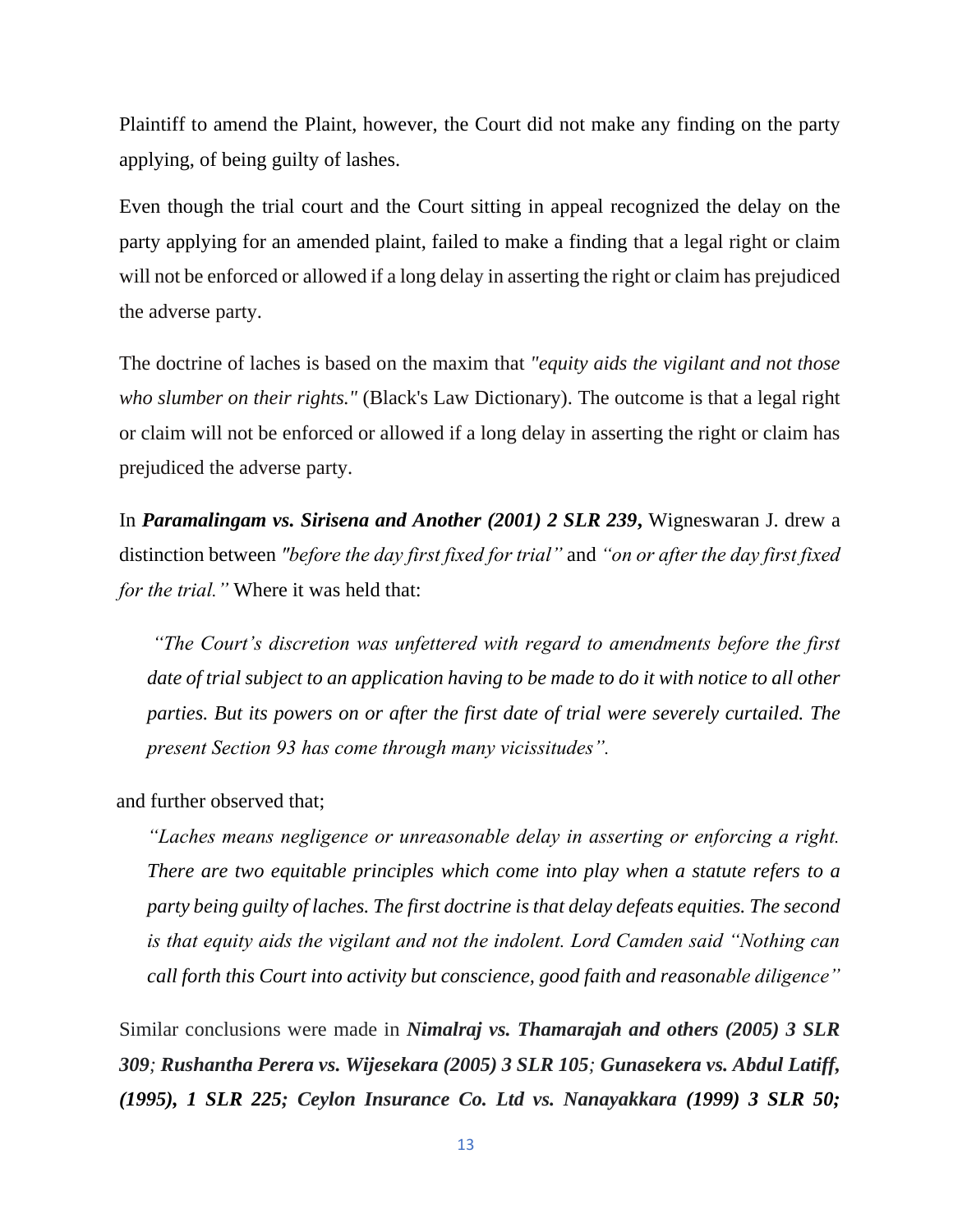*Colombo Shipping Co. Ltd. vs. Chirayu Clothing (Pvt) Ltd. (supra); Avudiappan vs. Indian Overseas Bank, (1995) 2 SLR 131; Kuruppuarachchi vs. Andreas (supra); Paramalingam vs. Sirisen and Another (supra); Ranaweera vs. Jinadasa (2001)2 SLR 239.*

Therefore, it is well founded and prudent to pose the question as to whether the long delay on the part of the Plaintiff in asserting his right or claim has prejudiced the interest of the Defendant.

The delay of over 10 years on the part of the Plaintiff to move for an amendment of the Plaint was observed by both courts, however, there was no order made or reasons given by the Court to absolve the Plaintiff of such delay. The delay on the part of the Plaintiff is not reasonably explained.

The cause of action which is alleged to have accrued against the  $2<sup>nd</sup>$  and the  $3<sup>rd</sup>$  Defendants arise as a result of the right to dispose of rain water from the Plaintiff's land to Muturajawela. In paragraph 8 of the original Plaint, the Plaintiff states that for the last 40 years the water collected in the Plaintiff's land (described in the 1<sup>st</sup> schedule) flowed across the  $1<sup>st</sup>$  Defendant's land (described in the  $2<sup>nd</sup>$  schedule) to Muturajawela. The Defendant was made a party to this case on the basis that he obstructed the flow of rain water by unlawfully filling gravel in the land described in the 2<sup>nd</sup> schedule, which was brought to the attention of the relevant authorities. Having heard both parties the District Court issued an injunctive order preventing the Defendant from filling soil in the said land.

#### In *Ranaweera vs. Jinadasa (2001)2 SLR 239,* Amerasinghe, J. held that:

*"No postponements must be granted or absence excused, except upon emergencies occurring after the fixing of the date, which could not have been anticipated or avoided with reasonable diligence, and which cannot otherwise be provided for."*

There is no mention in the original Plaint that the rain water collected in the Plaintiff's land flowed over the lands described in the  $3<sup>rd</sup>$  and  $4<sup>th</sup>$  schedules. At the time of filing the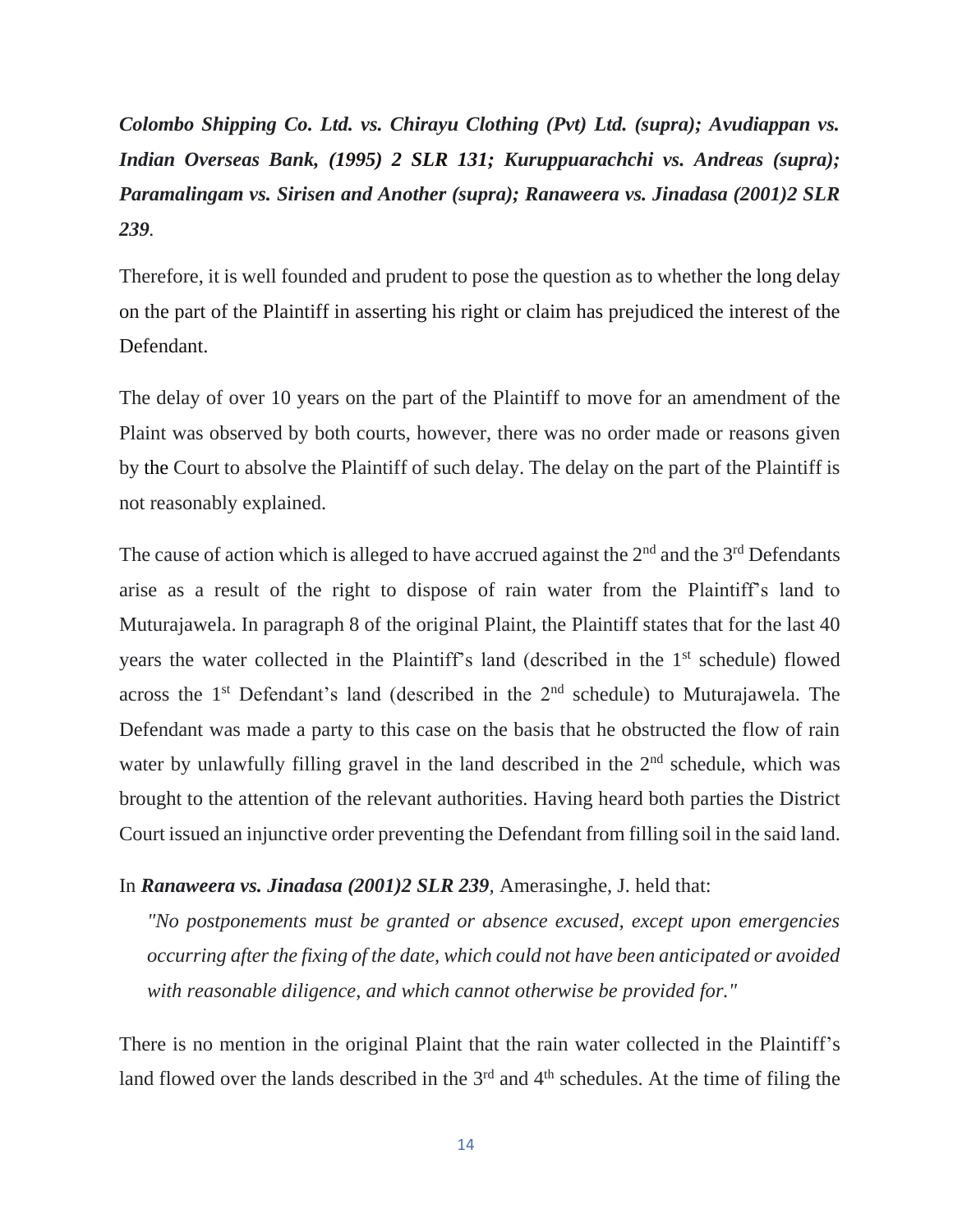original Plaint, the Plaintiff was aware that for the last 40 years the rain water flowed to Muturajawela across the Defendant's land. The proposed amendment to the Planit is to emphasize the fact that the rain water flowed to Muturajawela across the described lands belonging to the 2<sup>nd</sup> and 3<sup>rd</sup> Defendants. Therefore, an amendment to the Plaint would not have arisen if the Plaintiff acted with due diligence when filing the Plaint.

Apart from the procedural delay more akin to the Plaintiff's failure, as observed, an application was made way back in 20/10/2009, where the Plaintiff moved to file an amended Plaint, but failed to do so even on the final date granted by Court. (Journal entry 18 page 28).

Taking into consideration the delay and the circumstances peculiar to this case, an amended Plaint, if permitted, would cause grave prejudice to the Defendant. Therefore, the Court holds that the application to amend the Plaint should be rejected in terms of Section 93(2) of the Civil Procedure Code.

Accordingly, the  $1<sup>st</sup>$  to  $4<sup>th</sup>$  questions of law are decided in favor of the Defendant Appellant.

In the consequential issue of law, the Plaintiff-Respondent points out that the learned District Judge has taken this case out of the trial roll for further steps without any objection by the Petitioner. As held in *Kuruppuarachchi vs. Andreas (supra):*

*"The rationale underlying the amendment introduced by Act No. 9 of 1991 is when the Court earlier discouraged amendment of pleadings on the date of trial, now the court is precluded from allowing such amendments save on the ground postulated in the subsection."*

In terms of *Section 93 (2),* the onus is on the party who moves for an amendment to satisfy Court,

*"that grave and irremediable injustice will be caused if such amendment is not permitted, and on no other ground, and that the party so applying has not been guilty of laches."*